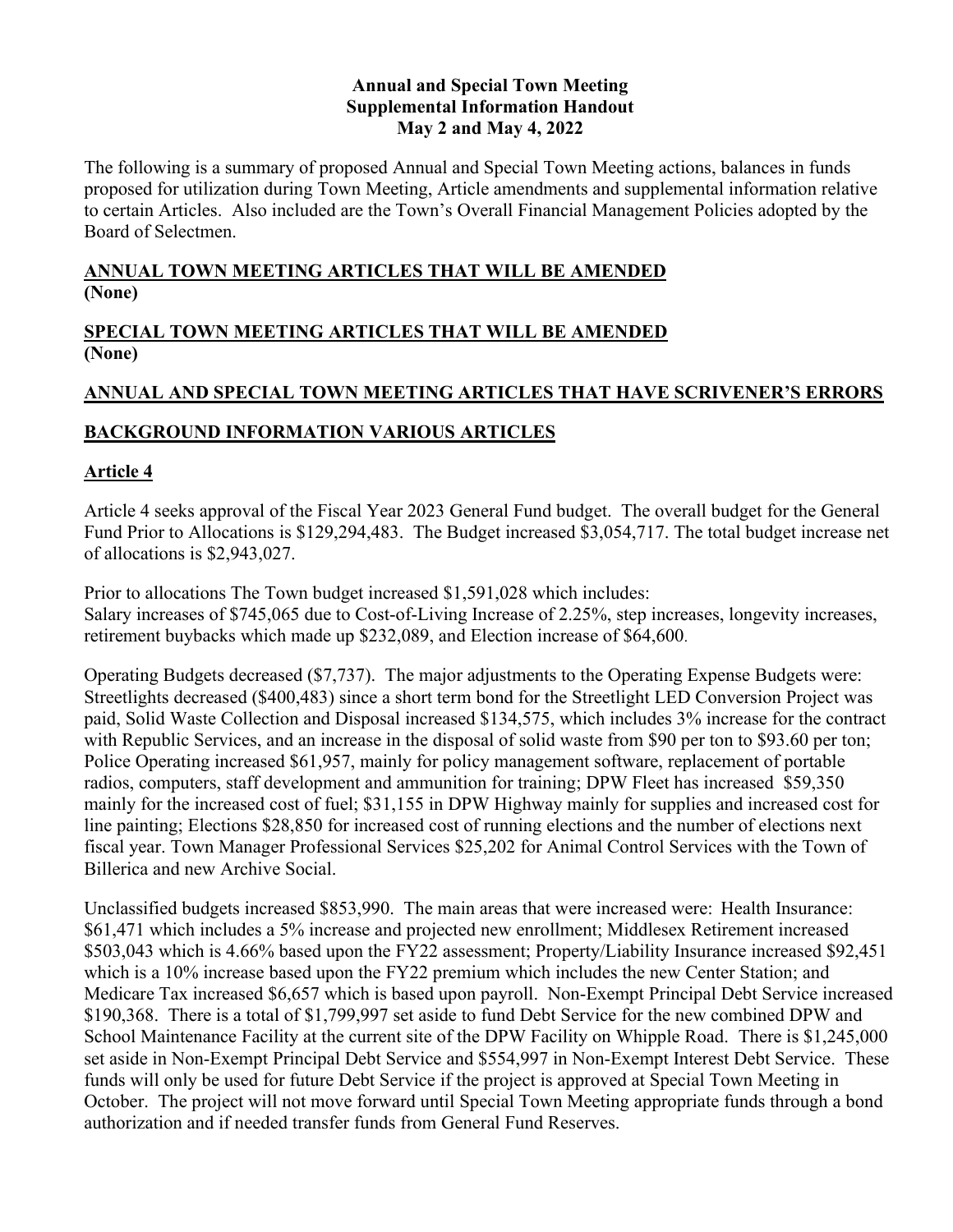The original DPW facility was built in 1962 and was 8,400 SF. In 1980, additions were added increasing the total square footage to 25,900. The current facility is not code compliant, lacks sufficient space, and is inefficient and unsafe. This proposed project will continue to house the DPW Highway, Water, Sewer, Fleet Maintenance and Administration Divisions for operations, equipment and vehicle storage and offices. In addition, School Maintenance is incorporated into the project since their facility has been demolished as part of the new Elementary School project.

The new proposed facility will be on the current site of the DPW on Whipple Road and will allow for proper storage of equipment, vehicles and materials, improved office space and employee work areas, locker rooms, meeting areas, state of the art fleet maintenance garage, updated fueling depot area and a vehicle wash bay. The current plan is to renovate and reuse the existing facility for vehicle storage, School Maintenance, Highway Shop, Food Pantry, and wash bay. The existing Food Pantry Building will be demolished and relocated into the current DPW Facility after it is renovated to meet the Food Pantry's needs. A new building will be constructed on the site of the Food Pantry totaling 29,000 +/- SF and will house the mechanics facility, vehicle storage break room and office space. The total facility both new and renovated will be 53,080+/- SF.

The current projected cost to construct this facility is \$29.5 million which includes construction, administration fees, and contingencies. Town Meeting previously approved \$2.2 million for Architectural/Engineering design and specifications and Owner Project Management. The plan would be to request funding at Special Town Meeting in October, bid the project during the Winter of 2023 for Spring construction. This will give time to finalize the plan and design and to monitor trends in construction pricing and the economy. Over the next few months, the design will be completed as the project continues to be reviewed to determine if the construction estimate can be reduced. As mentioned, the plan to fund the future construction would be to utilize existing General Fund and Water and Sewer Enterprise Fund accounts to pay for debt service and if needed General Fund Reserves. The goal and direction have always been to fund this project within the current Property Tax Levy and without needing a Debt Exclusion Override, which would increase taxes above the normal Proposition 2 ½ Levy Limit Requirements. Also, over the next few months we will monitor construction prices and the bidding climate as well as the current and future economic climate to determine if the project should move forward. The FY23 Budget Article only sets money aside for the combined DPW and School Maintenance Facility. It does not approve the project or its full funding.

Within the Town Unclassified budgets is the assessment for the North Middlesex Regional Emergency Communications Center (NMRECC). The NMRECC became fully operational in October 2020 and is comprised of Tewksbury and the Town of Dracut. The NMRECC Assessment is funded within the Town Unclassified budget, and it is level funded at \$490,809. This amount represents the Town's share of the Regional Center's assessment which is 53.07% of the budget minus any grants and other revenue. The total NMRECC budget for FY23 is \$2,344,675, which is an increase of \$ 209,577 over FY22. The Salary budget is \$1,541,927, an increase of \$155,363 over FY22; the Operating expense budget is \$439,684 a decrease of (\$10,446) from FY22; Capital Outlay has no funds budgeted and the Unclassified budget is \$439,684 an increase of \$64,660 over FY22. Minus projected grants and revenue for FY22 of \$1,186,211 the remaining amount to be assessed to the Towns was \$925,151.

Capital Outlay budgets decreased (\$290) due to less one-time capital expenses within the FY23 budget. Facilities decreased (\$35,000), Election increased \$8,200 for a new tabulator and poll pad and \$26,510 for an additional police cruiser and the firearm replacement cycle (5 years).

Enterprise Allocation which offsets certain budgets increased \$111,690. Water Enterprise Allocations increased \$78,599; Sewer Enterprise Allocation increased \$31,301 and Cable Enterprise Allocations increased \$1,790. Net Increase for the Town after Allocations \$1,479,338.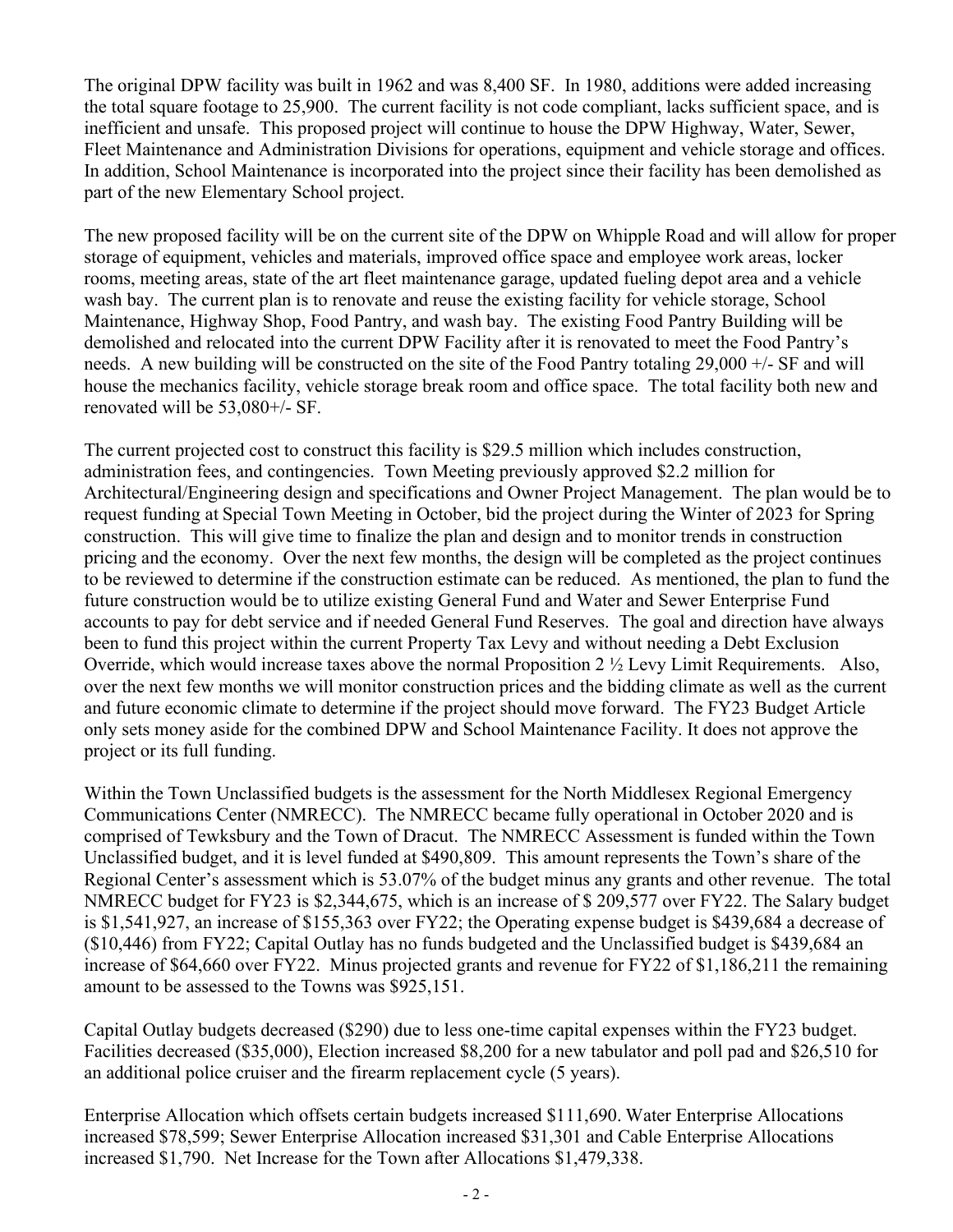The School Department's overall budget increased \$1,464,255 which includes: School Salaries increased \$959,155. This includes funds set aside for cost-of-living increase once Collective Bargaining agreements are finalized and any step or longevity increases. There are no new positions with the FY23 School Salary Budget

School Operating Budgets increased \$140,743. The major adjustments were for technology, specifically device replacement and security upgrades.

School Capital Outlay - no change but current funds will be used for Ryan School roof coating.

School Fixed Budgets increased \$364,357. The main areas that changed were: Health Insurance increased \$86,685 based upon 5% premium increase and projected enrollment; Middlesex Retirement increased \$107,675, which is a 6.66% increase based upon the FY23 assessment; Property/Liability Insurance: \$157,891 which is a 10% increase based upon the FY22 premium, plus the addition of the new Elementary School; and Medicare Tax: \$12,106 which is based upon payroll.

Shawsheen Tech's assessment will increase \$526,329.

Essex North Shore Agricultural and Tech. School District decreased (\$9,317) based upon projected enrollment and per pupil cost.

Town and School Exempt Town Debt decreased (\$517,578).

The following charts are a summary of all expenditures and revenues for Fiscal Years 2021, 2022 and 2023: within the Uses of Funding section, the appropriations include the budget and all other financial articles approved at previous Town Meetings and those being proposed. Cherry Sheet Offsets, Other Local Expenditures and State and County Charges are areas that need to be accounted for in addition to Town Meeting appropriations. The surplus in Fiscal Year 2020 and 2021 became part of Certified Free Cash and Water and Sewer Retained Earnings. A portion of each was spent at previous Town Meetings. The \$70,926 projected surplus in Fiscal year 2022 is from Water, Sewer, Stormwater and Cable TV Enterprise Fund revenue.

| <b>Summary Expenditures and Revenues</b>                      |               |             |               |             |
|---------------------------------------------------------------|---------------|-------------|---------------|-------------|
|                                                               | Actual        | Actual      | Projected     | Projected   |
|                                                               | Budget FY20   | Budget FY21 | Budget FY22   | Budget FY23 |
| Uses of Funding (Amounts to be Raised)                        |               |             |               |             |
| Appropriations                                                | 117,815,558   | 120,720,933 | 124, 167, 793 | 127,110,820 |
| Water, Sewer, Stormwater and Cable TV Enterprise Fund Budgets | 14,227,531    | 15,525,902  | 16,032,535    | 16,104,496  |
| Special Articles and Transfers                                | 10,129,931    | 3,737,338   | 8,537,188     | 5,655,684   |
| Cherry Sheet Offsets                                          | 40,340        | 49,291      | 52,761        | 52,761      |
| Other Local Expenditures                                      | 1,065,020     | 903,560     | 933,505       | 736,678     |
| <b>State and County Charges</b>                               | 1,612,783     | 1,509,271   | 1,913,394     | 2,104,733   |
| Total Use of Funding                                          | 144,891,163   | 142,446,295 | 151,637,176   | 151,765,172 |
| Sources of Funding                                            |               |             |               |             |
| <b>Property Taxes</b>                                         | 81,531,117    | 85,066,999  | 88,820,667    | 91,905,415  |
| Debt Exclusions                                               | 12,953,342    | 12,314,556  | 11,992,130    | 11,480,110  |
| <b>State Estimated Revenues</b>                               | 17,009,744    | 17,026,951  | 17,449,642    | 17,449,642  |
| <b>Local Estimated Revenues</b>                               | 13,384,431    | 11,145,307  | 8,722,210     | 9,169,825   |
| Other Available Funds                                         | 24, 244, 701  | 19,705,097  | 24,723,453    | 21,840,749  |
| Total Sources of Funding                                      | 149, 123, 336 | 145,258,909 | 151,708,102   | 151,845,741 |
| Surplus/(Deficit)                                             | 4,232,173     | 2,812,614   | 70,926        | 80,569      |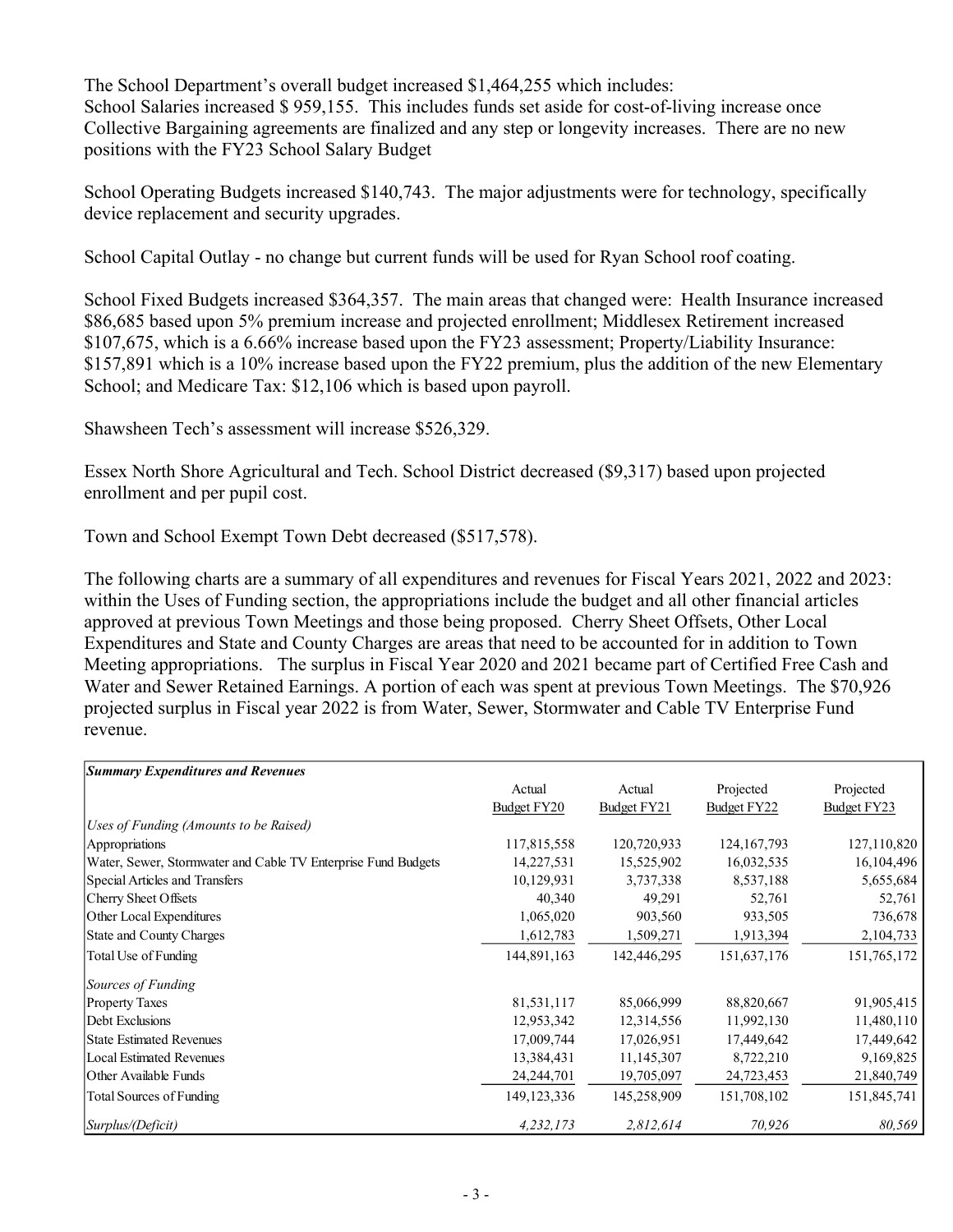| General Fund Budget Summary                              |                    |                    |                  |                                    |
|----------------------------------------------------------|--------------------|--------------------|------------------|------------------------------------|
|                                                          | FY2021<br>Expended | FY2022<br>Budgeted | FY2023<br>Budget | FY2023 Budget<br>Inc/Dec Over FY22 |
| Total Town Budget Net Allocations and w/o Exempt Debt    | 40,273,425         | 42,521,647         | 44,000,985       | 1,479,338                          |
| Total Exempt Town Debt                                   | 5,111,661          | 5,000,834          | 4,921,494        | (79, 340)                          |
| Total School Budget Net Allocations                      | 62,300,515         | 62,617,856         | 64,082,111       | 1,464,255                          |
| Total Exempt School Debt                                 | 7,258,007          | 7,041,688          | 6,603,450        | (438, 238)                         |
| Shawsheen Tech                                           | 6,924,597          | 6,843,037          | 7,369,366        | 526,329                            |
| Essex North Shore Agricultural and Tech. School District | 135,934            | 142,731            | 133,414          | (9,317)                            |
| Water Enterprise Fund                                    | 7,299,658          | 7,502,694          | 7,553,375        | 50,681                             |
| Sewer Enterprise Fund                                    | 6,589,851          | 6,805,504          | 6,850,979        | 45,475                             |
| Stormwater Enterprise Fund                               | 1,096,616          | 1,177,410          | 1,118,910        | (58, 500)                          |
| Cable TV Enterprise Fund                                 | 379,918            | 547,228            | 581,232          | 34,004                             |
| Total Budget Net Allocations/Offsets                     | 137, 370, 182      | 140,200,629        | 143,215,316      | 3,014,687                          |

*Note: FY23 Budget in the above chart includes all actions being proposed at Annual and Special Town Meeting*

| <b>Raise and Appropriate General Fund</b>                                            |                            |
|--------------------------------------------------------------------------------------|----------------------------|
| Annual Town Meeting Article 4: FY23 General Fund                                     | \$127,110,820              |
| <b>Raise and Appropriate Sewer Enterprise Fund</b>                                   |                            |
| Annual Town Meeting Article 5: FY23 Sewer Enterprise Budget                          | \$6,850,979                |
| <b>Raise and Appropriate Water Enterprise Fund</b>                                   |                            |
| Annual Town Meeting Article 6: FY23 Water Enterprise Budget                          | \$7,553,375                |
| <b>Raise and Appropriate Stormwater Enterprise Fund</b>                              |                            |
| Annual Town Meeting Article 7: FY23 Stormwater Enterprise Budget                     | \$1,118,910                |
| Raise and Appropriate Cable TV Enterprise Fund                                       |                            |
| Annual Town Meeting Article 8: FY22 Cable TV Enterprise Budget                       | \$581,232                  |
| <b>Transfers General Fund Stabilization Fund</b>                                     |                            |
| Balance April 2022:                                                                  | \$11,306,677               |
| <b>Annual Town Meeting Article 9: Town Capital Expenditures</b>                      | $(\underline{$1,635,185})$ |
| <b>Revised Balance:</b>                                                              | \$9,671,942                |
| <b>Transfer Retained Earnings Sewer Enterprise Fund</b>                              |                            |
| Sewer Enterprise Fund Retained Earnings Balance April 2022                           | \$6,699,211                |
| Annual Town Meeting Article 5: Transfer within sewer revenue to offset debt increase | $(\$750,000)$              |
| Annual Town Meeting Article 10: Capital Expenditures                                 | (\$985,000)                |
| <b>Revised Balance:</b>                                                              | \$4,964,211                |
| <b>Sewer Stabilization Fund</b>                                                      |                            |
| No Transfers, Balance April 2022                                                     | \$3,922,726                |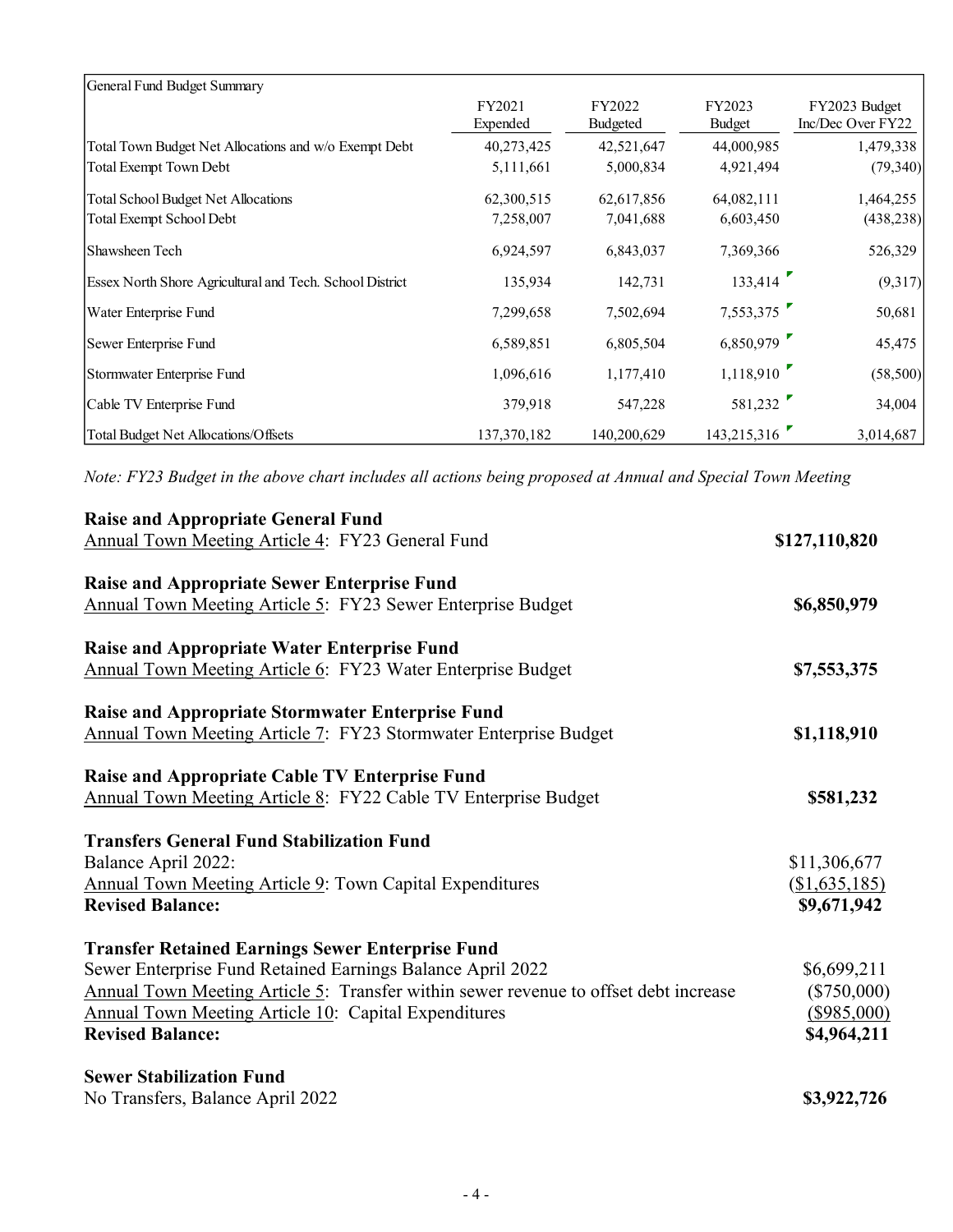| <b>Transfer Retained Earnings Water Enterprise Fund</b>           |                        |
|-------------------------------------------------------------------|------------------------|
| Water Enterprise Fund Retained Earnings Balance April 2022        | \$2,271,795            |
| <b>Annual Town Meeting Article 15: Water Capital Expenditures</b> | (\$2,070,000)          |
| <b>Revised Balance:</b>                                           | \$201,795              |
| <b>Water Stabilization Fund</b>                                   | \$1,910,299            |
| <b>No Transfers, Balance April 2022</b>                           |                        |
| <b>Stormwater Retained Earnings</b>                               | \$132,686              |
| <b>No Transfers, Balance April 2022</b>                           |                        |
| <b>Cable Retained Earnings</b>                                    | \$2,244,348            |
| <b>No Transfers, Balance April 2022</b>                           |                        |
| <b>OPEB Trust Fund</b>                                            |                        |
| Balance As of April 2022                                          | \$8,444,170            |
| Annual Town Meeting Article 4                                     | \$650,000              |
| Annual Town Meeting Article 5                                     | \$38,785               |
| Annual Town Meeting Article 6                                     | \$163,947              |
| Annual Town Meeting Article 8<br><b>Revised Balance</b>           | \$6,200<br>\$9,303,102 |
|                                                                   |                        |
| <b>Community Preservation Act Fund</b>                            |                        |
| CPA Undesignated Projected Fund Balance April 2022:               | \$1,201,881            |
| <b>Annual Town Meeting Article 14: Town Common Benches</b>        | $(\$28,000)$           |
| <b>Annual Town Meeting Article 15: Skateboard Park</b>            | (\$157,000)            |
| Annual Town Meeting Article 16: Town Common Benches               | $(\$45,000)$           |
| <b>Revised Balance:</b>                                           | \$971,881              |
| <b>Community Preservation Act Fund (No Transfers)</b>             |                        |
| CPA Open Reserve/Recreation April 2022:                           | \$406,281              |
| CPA Historic Reserve Balance: April 2022:                         |                        |
| CPA Housing Reserve Balance: April 2022:                          | \$789,221              |
| <b>Transfer Overlay Surplus</b>                                   |                        |
| FY22 Overlay Surplus Balance:                                     | \$25,000               |
| Town Meeting Article 17: Seniors and Veterans Tax Relief Program  | (\$25,000)             |
| <b>Revised Balance:</b>                                           |                        |
| <b>Transfer Free Cash Special Town Meeting</b>                    |                        |
| FY22 Certified Free Cash Balance:                                 | \$600,000              |
| Special Town Meeting Article 2: Snow and Ice                      | $(\$600,000)$          |
| <b>Revised Balance:</b>                                           |                        |

# **FURTHER DETAILED INFORMATION-CERTAIN ANNUAL TOWN MEETING ARTICLES**

## **Article 5 Raise and Appropriate \$6,850,979 to operate the Sewer Enterprise Fund:**

This Article funds the Sewer Enterprise Fund through sewer rates, other sewer related revenue and use of retained earnings. The overall budget increased \$45,475. Salaries decreased (\$40,121) due to sick and vacation accrual buyback for a retiring staff member within the FY22 Budget was not needed in FY23. The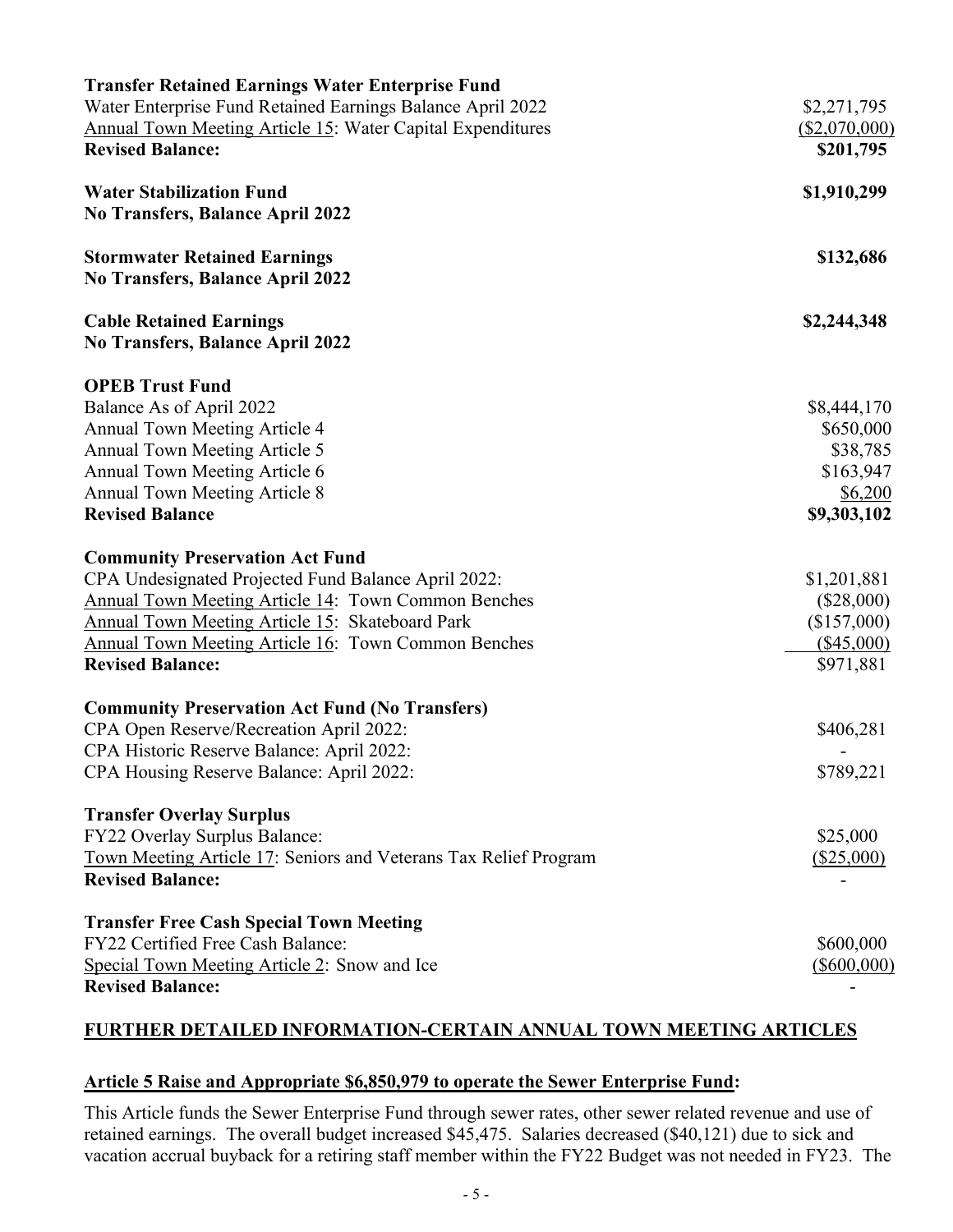Salary Budget includes cost of living increases, step increases and longevity changes. Operating Expense increased \$7,052 for utilities, professional services and other supplies and expenses. Lowell Sewer increased \$55,970 based upon projected flow and budget increase at the Lowell Wastewater Treatment Plant. There was no change to Capital Outlay and Debt Service decreased (\$8,727) but does include \$146,877 for future debt service cost as the Sewer Division's funding share of the new DPW/School Maintenance Facility. Indirect costs increased \$31,301 proportionally with the increases in related operating budgets. Sewer Rates will not increase in FY23 and \$750,000 in retained earnings is being used to offset Sewer Debt Service.

## **Article 6 Raise and Appropriate \$7,553,375 to operate the Water Enterprise Fund:**

This Article funds the Water Enterprise Fund through water rates and other water related revenue. The Water Enterprise Fund includes funding for Water Distribution and the Water Treatment Plant. The overall budget increased \$78,599. Salaries decreased (\$8,220) due to sick and vacation accrual buyback for a retiring staff member within the FY22 Budget was not needed in FY23. The Salary Budget includes cost of living increases, step increases and longevity changes. Operating Expense increased \$83,371 due to repairs and maintenance, Water Treatment Plant computer equipment, chemicals and residual disposal and leases and contracts. There was no change to Capital Outlay. Debt Service includes \$146,877 for future debt service cost as the Water Division's funding share of the new DPW/School Maintenance Facility. Indirect costs increased \$78,599 proportionally with the increases in related operating budgets. Water Rates will not increase in FY23.

# **Article 7 Raise and Appropriate \$1,118,910 to operate the Stormwater Enterprise Fund:**

This Article funds the Stormwater Enterprise Fund through Stormwater Fees. The Stormwater Budget will continue to address Stormwater Permit compliance and maintenance and repairs. There are no Salary costs within the Stormwater Enterprise and Expenses decreased (\$43,500). Professional Services decreased since requirements addressed in FY22 were not needed in FY23 and Other Supplies and Services since less stormwater testing was needed. There is \$500,000 within the Stormwater Enterprise Budget for capital improvements to the Town's stormwater and drainage system specifically the replacement of Bayberry Lane culvert. The Stormwater Fee will remain at \$75 per residential equivalent unit.

# **Article 8 Raise and Appropriate \$581,232 to operate the Cable TV Enterprise Fund:**

This Article funds the Cable Enterprise Fund through Comcast and Verizon Franchise Fees. In FY22 the Comcast Franchise Fee which is 3.5% of gross revenue, was \$298,435 and the Verizon Franchise Fee which is 5% of gross revenue, was \$313,869. The Cable TV Enterprise Fund includes the Telemedia Department Operating and Capital Budgets. Salaries increased \$7,714 for cost of living and step increases. Operating expense decreased \$5,800 for repairs and maintenance and communications. The Reserve fund was reduced from \$50,000 to \$25,000 and there were no changes to the Capital Outlay budget. Indirect costs increased \$1,790 proportionally with the increases in related operating budgets. There is a capital expense within the Cable TV Enterprise Fund of \$229,500 to upgrade and replace Town Hall meeting cameras, switcher, enterprise room system and audio equipment.

# **Article 9 transfer \$1,635,185 Stabilization Fund:**

# 550 Class Dump Truck w/plow package - \$110,000:

2006 Ford F-550 has exceeded its useful life. Replacing this Highway vehicle with a new truck now is the best option as the Highway Department has 3 pickup trucks that are over 14 years old, which may hinder snow operations if they are all placed out of service during the winter. In addition, the FY22 replacement pickup truck ordered in 2021 will likely not be delivered until later 2022 due to the pandemic supply issues.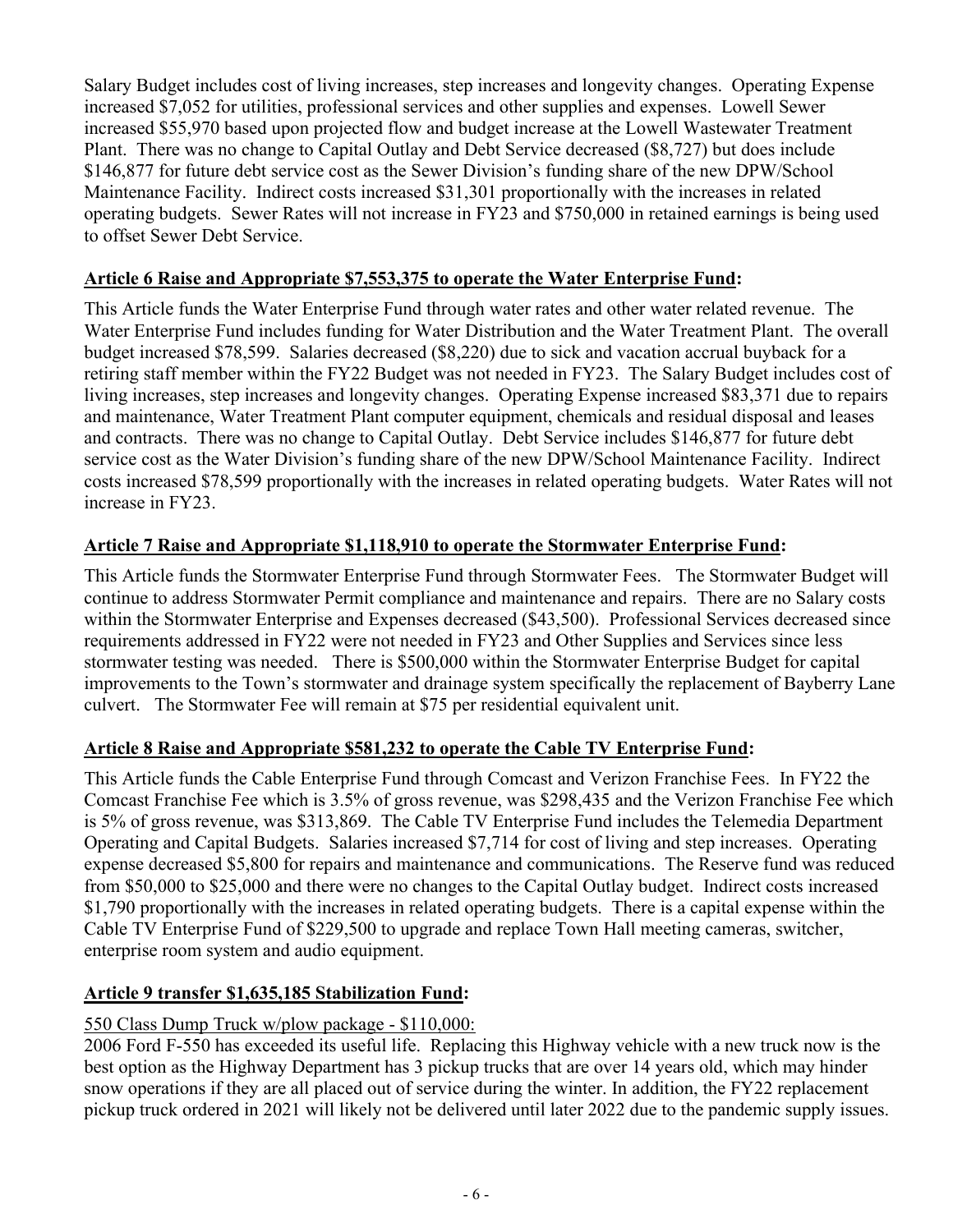#### 6 Wheel Dump Truck w/plow package - \$230,000:

Funding will be used to replace a 1999 Mack dump truck with a new 6-wheel dump truck with 6-yard sander and front mounted plow.

#### 6-8 Yard sander (slide-in) - \$20,000:

Replace 2000 slide in sander with a new sander for a DPW Highway vehicle allowing for additional equipment to assist during snow and ice operations.

# Aerial Lift Bucket Truck - \$215,000:

Funds will be used to replace a 1989 Aerial Bucket Truck which has exceeded its useful life. Forestry calls are a significant safety sensitive response of the DPW. Each call must be appropriately examined and remedied to ensure public safety. The new suggested replacement model would be a tracked aerial lift which would allow the potential to respond to backyard tree concerns located on Town land, which impact private property. Currently based on distance from road and access issues, this work needs to be handled by a contractor with a crane. The DPW would have the potential to perform some of this work in house. This aerial lift would be mounted on a 550-class truck enabling it to be used on the road making it a versatile machine for forestry operations.

#### Fire Engine and Equipment - \$770,000:

Replace the Department's 2008 Pierce Velocity Protector fire engine with a new fire engine. Due to the age of the engine being replaced, it needs continued maintenance which results in high costs, both to repair and to locate and install parts which are not always readily accessible. New vehicle specification will include a water supply, centrifugal fire pump, and fire attack hose for independent firefighting capabilities. The new fire engine will be placed at a station to be the primary response truck in that district. The new fire engine will be NFPA 1901 Standard compliant for automotive fire apparatus and will be outfitted with new hose and firefighting equipment.

#### Renovation of South Fire Station - \$25,000:

The South Fire Station was put into service in 2001 and is currently 21 years old. It meets the current needs of the Fire Department from a size and location point of view and is in overall good condition. At the time of construction, several cost saving measures were taken to stay within the allotted budget for the project. One of those cost saving measures was the kitchen cabinetry, fixtures, and appliances. The plumbing fixtures have been replaced as needed; however, the cabinet doors and base structures are showing severe wear with the 24hour use of the building. The appliances also need to be replaced due to their age and use. The labor for this project will be provided by members of the Fire Department.

#### Landscape Dump Truck with sander and plow package - \$135,185:

Since Facilities and Grounds responsibilities for snow operations has grown to include certain roads and Housing Authority parking lots, the current vehicle, is not large enough to properly push snow. The Department is in need of a larger vehicle to plow and sand as well as to convert for use during the other times of the year for facility and field maintenance and landscape operations.

#### Police Department Upgrades - \$130,000:

The Tewksbury Police Station was built in 1996, making it 25 years old and even though the Town has done a good job maintaining the building, it is in need of upgrades. This funding will undertake the following projects:

Flooring: Replace the rubber flooring in a stairwell and both women's and men's locker rooms. These areas have never been replaced.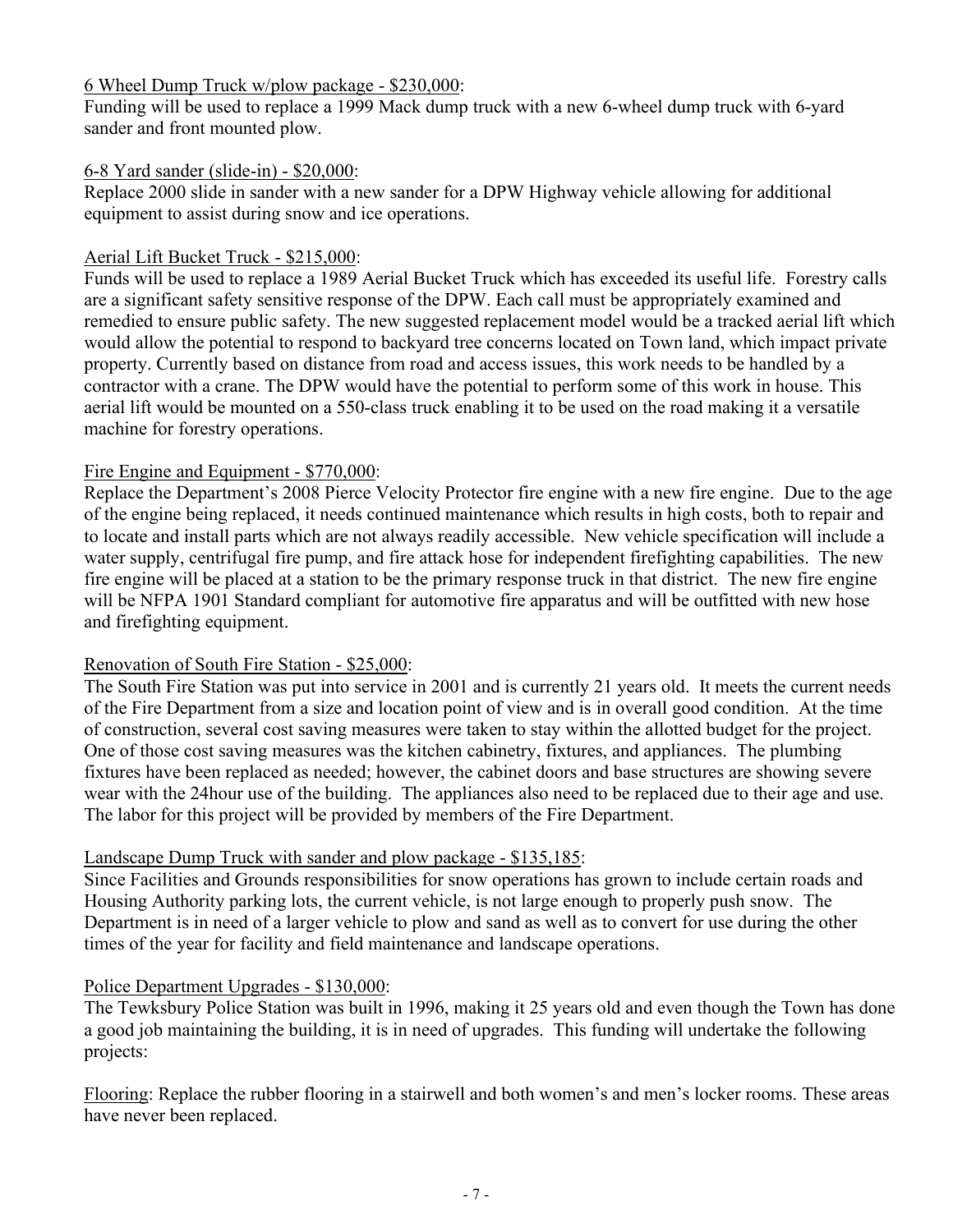Lockers: Replace the 97 lockers in the women's and men's locker rooms. They have never been replaced. These lockers are old and rusting out on the bottoms.

Booking and Roll Call: Both these areas have old desks and woodwork that are from 1996 and need to be replaced. Each of these areas is breaking down.

#### **Article 10 transfer \$985,000 from Sewer Retained Earnings:**

#### Ford F-150 - \$30,000:

Funds will be used to replace a 2013 Ford F-150. The cost will be shared 50% with the Water Enterprise Fund.

## 6-Wheel Dump Truck with plow package - \$115,000:

Funds will replace a 1996 Mack dump truck with front mounted plow to match current fleet inventory. The cost will be shared 50% with the Water Enterprise Fund.

## Inflow and Infiltration Control - \$250,000:

This project is an on-going annual request for the rehabilitation of sewer manholes, pipe segments, and service connections that have been found to be sources of Inflow and Infiltration (I/I). Investigative tasks and projects are required by the DEP, which has recently mandated the submittal of a five-year I/I reduction plan and annual reporting for all cities and towns permitted for discharge from a treatment facility. The Town submitted a 5-year plan (2018) which has been reviewed and approved by DEP. Initial investigations were conducted as early as 2012 and repairs made as late as 2017. Continued investigations of (14) primary sub-basins are required to specifically identify locations of structural failures, and target repairs.

#### Pump Station Improvements - \$590,000:

This request is comprised of various projects to ensure the ongoing operation of sewer pump stations. Types of projects in the category include upgrade to control panels and sensors, replacement of pumps and installation of new equipment to improve the performance of individual stations. The FY23 project list includes the installation of in-line mechanical grinders to breakdown solid materials in the waste stream before entering the pump station wet-wells at the Munro Circle and Regina S Drive pump stations and improvements to the Wal-Mart pump station. The in-line mechanical grinders were designed as part of the FY20 budget. The grinder installation project aims to reduce pump station malfunction due to material clogging the pumps and the necessity for emergency response operations to free clogged pumps. The Town recently took ownership of the Wal-Mart pump station per an easement agreement from 2002. An assessment of this station will be performed, and all necessary upgrades undertaken to ensure proper functioning. An assessment of all the equipment and controls in each pump station is also included in the request for the pump station improvements. This assessment will serve as a guide for future pump station upgrades.

## **Article 11 transfer \$2,070,000 from Water Retained Earnings:**

## Ford F-150 - \$30,000:

This funding will replace a 2013 Ford F-150. The cost will be shared 50% with the Sewer Enterprise Fund.

## 6-Wheel Dump Truck with plow package - \$115,000:

Funds will replace a 1996 Mack dump truck with front mounted plow to match current fleet inventory. The cost will be shared 50% with the Sewer Enterprise Fund.

## Hydrant Replacement/Install - \$125,000:

Replace 25 hydrants as part of the ongoing hydrant replacement program. This annual program is intended to replace aging, malfunctioning, and/or out-of-service fire hydrants and to implement the standardization of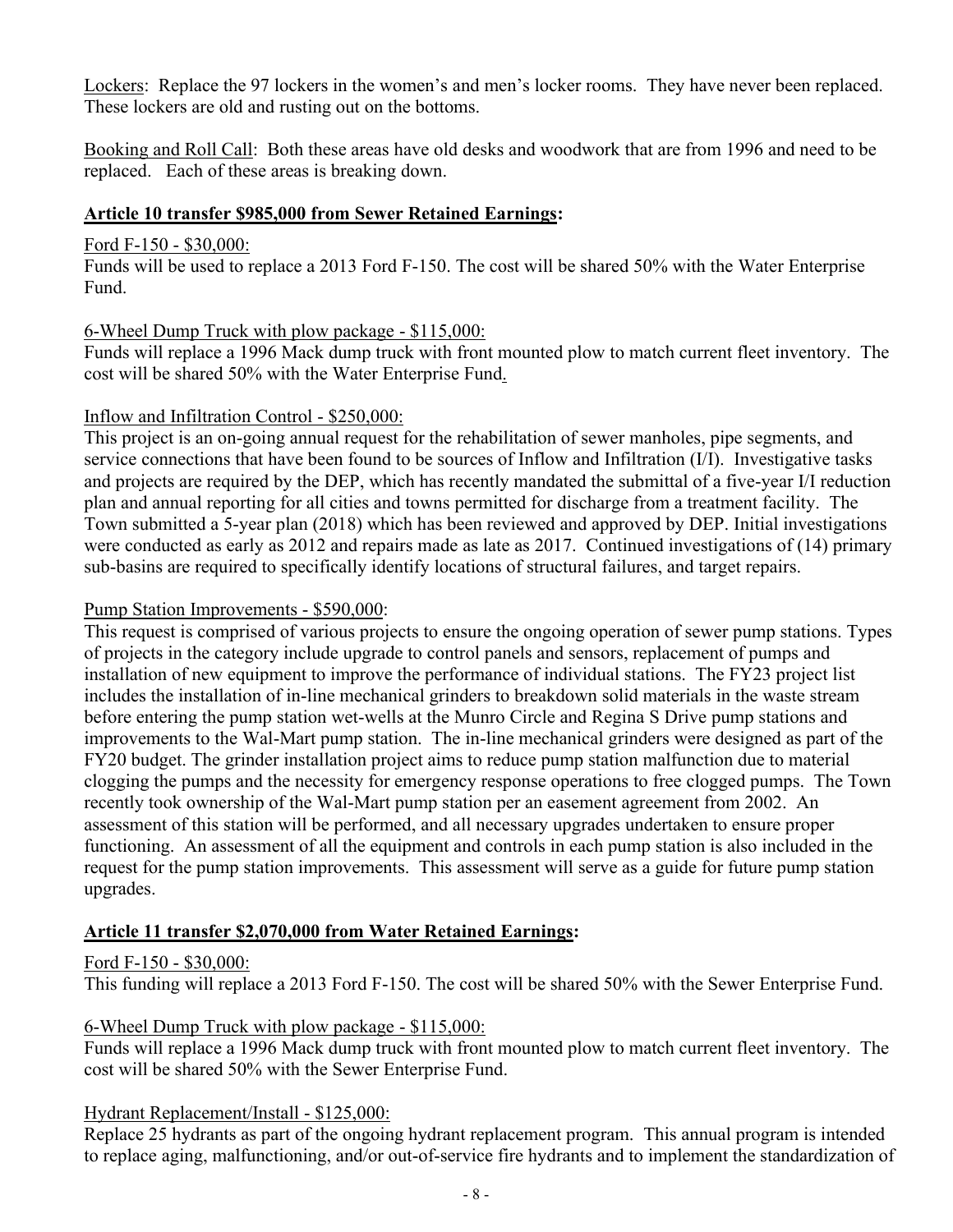hydrants throughout Town. The project began in 2006 and was reinstituted in 2010 to address a large number of out-of-service hydrants. Since 2010, over 350 hydrants have been replaced. In 2006, it had been estimated that 600 of the approximate 1,600 hydrants needed replacement. Funding has been approved at various Town Meetings at differing amounts beginning in FY2006. This year's request and continuing appropriations include water main extensions and installation of hydrants at the end of dead-end water mains to facilitate the full flushing/cleaning of the water main, to improve water quality at these locations.

## Water Tank Upgrade - \$1,800,000:

Cellular Network equipment currently occupying the catwalk will be relocated to a corral, which the carriers are responsible to fund and build at the roof knuckle on the tank. The use of the corral structure will free the catwalk, and the entire structure, to be inspected for repair, shoring and application of an exterior and interior coating. The tank was built in 1969 and was last painted in 2000. It has been observed that partial failure of the exterior coatings located near the underbelly of the tank has occurred. Also, observations have been made that the catwalk sections flex and may need reinforcement to prevent failure.

# **Article 12 authorize the borrowing of \$1,800,000**

# *(See Explanation in Article 11 Water Tank Upgrade)*

## **Article 13 Bond Premium**

Bond Premium from a July 2016 bond refinancing must be used to reduce the bonds that were refinanced. As required by State Statute, this article uses a portion of those proceeds (\$44,833) to reduce existing Town Exempt Debt Principal.

# **Article 14 transfer \$28,000 from CPA Undesignated Reserve**

Funding is to purchase and install 15 new benches in the Town Common. The Town Common is an active passive recreation area used by the public and for Town events. The Benches are old and unsafe. This project would enhance the current area and improve safety.

## **Article 15 transfer \$157,000 from CPA Undesignated Reserve**

The project includes resurfacing the current Skateboard Park and install new equipment. Since the area is heavily used, the old surface and equipment need to be replaced to improve use and safety. This project would enhance the current area and improve safety. The cost breakdown of the project is \$30,995 for new ramps and equipment, \$81,332 for new pavement; \$34,956 for sealcoating of pavement and \$9,717 contingency total 157,000.

## **Article 16 transfer \$45,000 from CPA Undesignated Reserve**

Funding is for. purchase and installation of new bleachers at the football field at Livingston Street Complex and removal of old bleachers and demolition of concrete pad. The cost to purchase and install new bleachers is \$35,000; removal and demolition of the old concrete bleacher pad will cost \$10,000.

## **Article 17 transfer \$25,000 from Overlay Surplus to fund the Senior and Veterans' Tax Relief Work Program**

Funding will continue an annual program that allows Seniors and Veterans to work in various Town offices and receive a maximum of \$1,500 to be applied toward their property tax bill. They must own and occupy the property for which Tewksbury taxes are paid and rebate requested. Homeowner or their current spouse must be the homeowner domiciled and residing in the home; and be an owner of the property to which a reduction in real estate taxes may be granted. Senior participants in this program must be 60 years of age or older at the time services are provided to the Town. Each year, depending upon the number of applicants,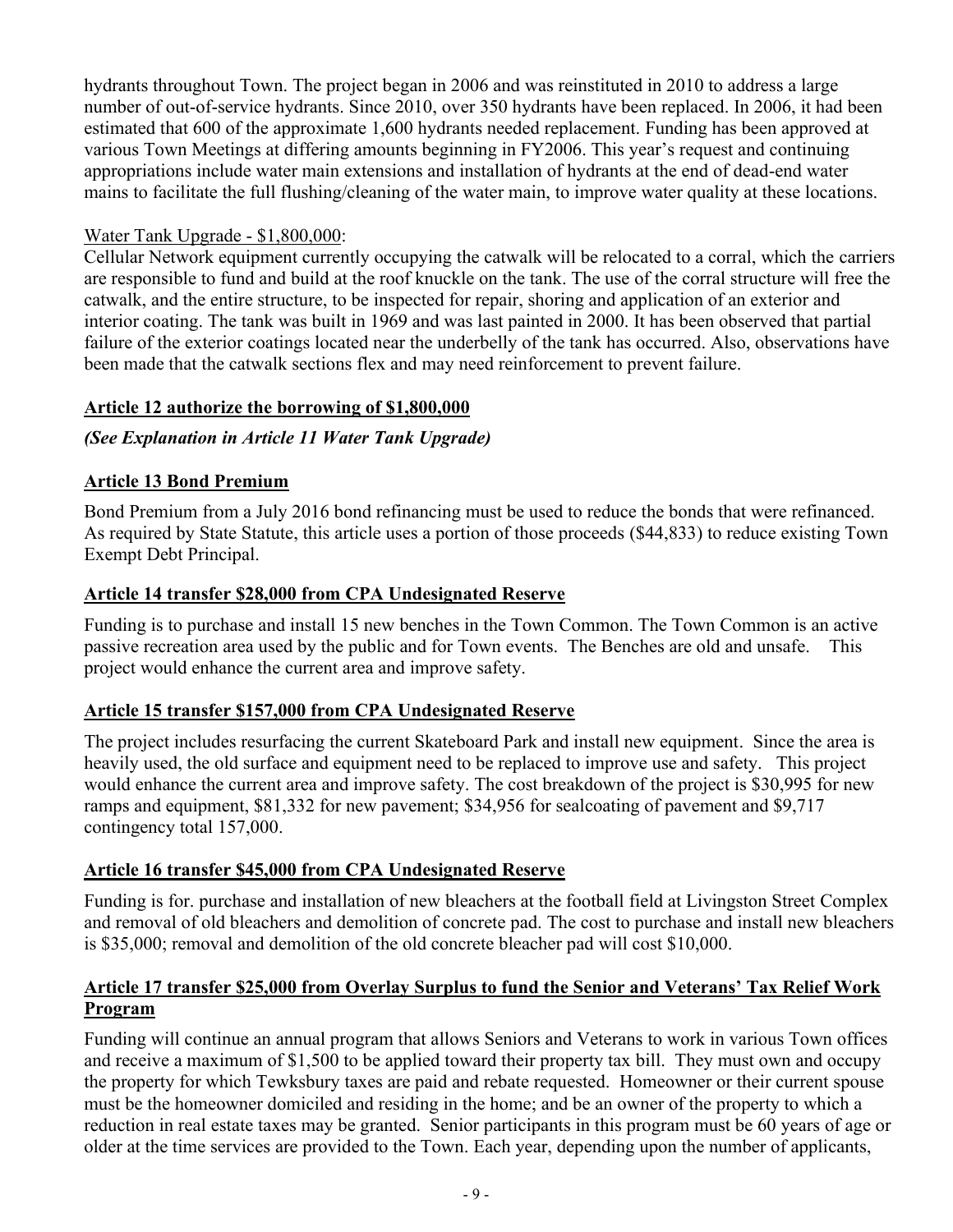available work, and the number of hours an applicant can work, 30-32 individuals on average have taken advantage of the program annually.

# **Article18 Affordable Housing Fund**

According to Chapter 105 of the Acts of 2003 which created the Tewksbury Affordable Housing Trust Fund an allocation plan must submitted to and approved at the Annual Town Meeting. This article outlines the FY2023 allocation plan and the expenditure requirements in accordance with the Special Act.

## **Article 19 Community Preservation Fund**

In accordance with Massachusetts General Law, Chapter 44B this article outlines Town's appropriation for annual spending, or reserve for future spending, from the Community Preservation Fund, fund balance. State Statute requires at least 10% of the projected revenue be for open space, 10% for historic preservation, and 10% for community housing. In addition, 5% of the funds are appropriated for administration costs. FY2023 Historic 10% Reserve will be achieved with the payment of the Town Hall Rehabilitation Bond. The total CPA estimated FY23 revenue is \$ \$1,313,326.

#### **Article 20 Increase Exemptions for eligible Seniors**

This article seeks a Home Rule Petition to allow the Town to increase the exemption for eligible Seniors under M.G.L. c. 59 § 5 Clause 17D from \$175 to \$500 and the annual asset eligibility requirements from \$40,000 to \$55,000. The article also allows the Board of Selectmen to increase both the exemption and eligibility each year up to 5% to keep pace with inflation. On average there are 24 Seniors who take advantage of this exemption annually. By expanding the eligibility requirements and increasing the exemption amount, the hope is to increase the number of Seniors who can take advantage of an improved benefit. The cost of this exemption will be paid from the Town's Overlay Reserve which is set aside for the Assessor's Office to provide abatements and exemptions.

## **Article 21 Increase Exemptions for Veterans**

This article seeks a Home Rule Petition to allow the Town to increase the exemption for eligible Veterans with disability rating of at least 10% under M.G.L. c. 59  $\frac{8}{5}$  Clause 22 from \$400 to \$600. The article also allows the Board of Selectmen to increase the exemption each year up to 5% to keep pace with inflation. On average there are 220 Veterans who take advantage of this exemption annually. The cost of this exemption will be paid from the Town's Overlay Reserve which is set aside for the Assessor's Office to provide abatements and exemptions.

## **Article 22 Easement Acquisition**

The purpose of this article is to allow for the Board of Selectmen to accept a new sewer easement at 935 Main Street, the site of the former Police Station. The cost of relocating the sewer main at this location is the responsibility of the grantee.

## **Article 23 Easement Termination**

This article allows the Board of Selectmen to terminate an easement is being replaced by a new easement and relocation of the sanitary sewer main at 935 Main Street at the site of the former Police Station.

## **Article 29 Zoning Bylaw**

The Tewksbury Zoning Bylaw has been amended 133 separate times since the most recent version was originally adopted by Town Meeting in 2002. In 2015, the Board of Selectmen created a Zoning Bylaw Committee to work with consultants to update the zoning bylaw in a more cohesive way. Over the course of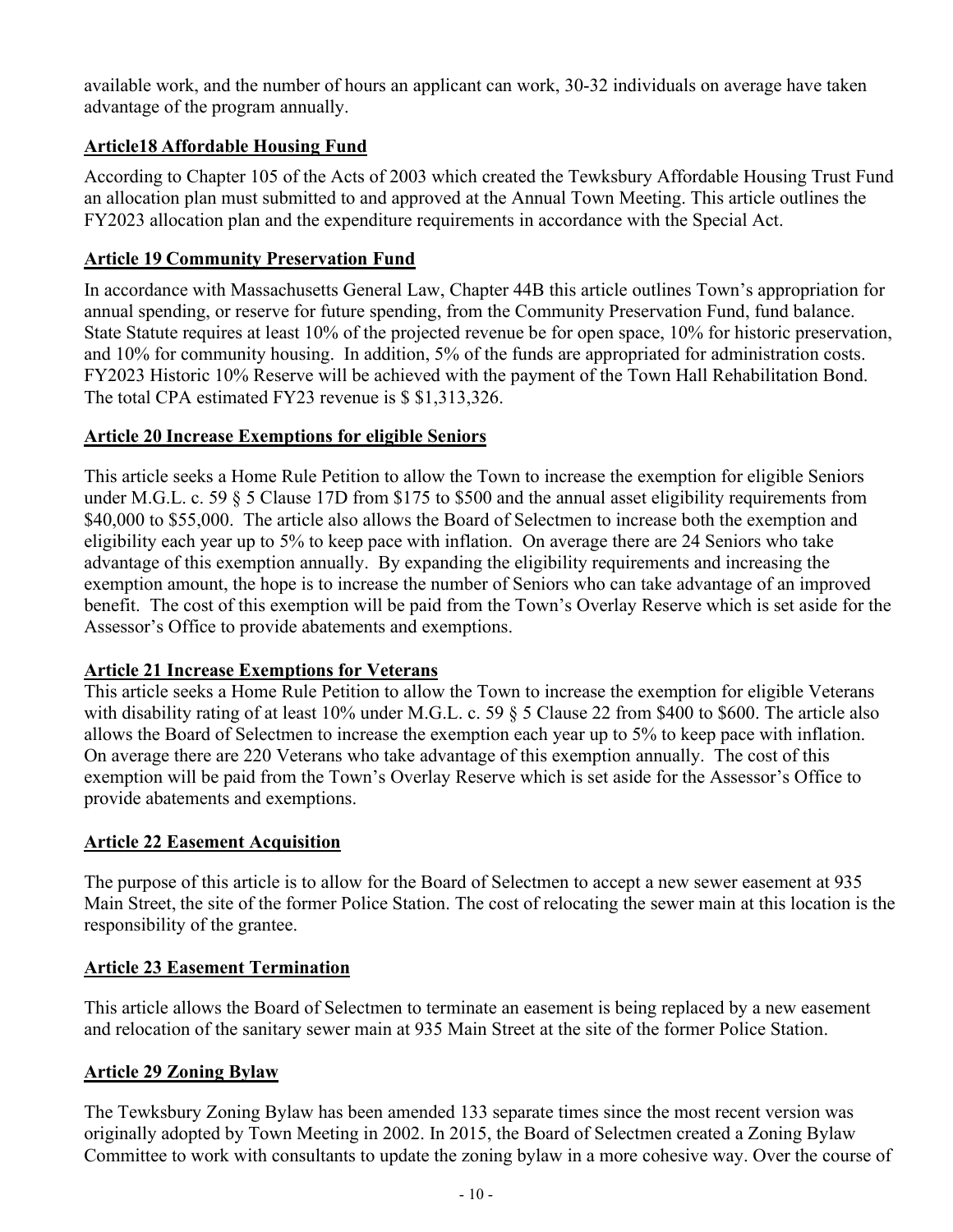six years, this committee met publicly 53 times, conducted nine public presentations and three public input sessions, and created nine informational videos to educate residents on the proposed changes in the Zoning Bylaw.

The Zoning Bylaw Committee's webpage at<https://www.tewksbury-ma.gov/556/Zoning-Bylaw-Committee> has the following references available:

- a) Final Update to Zoning Draft 2022 (PDF),
- b) 2022 Zoning Article Compared to the 2021 Article (PDF),
- c) Summary of All Changes to Bylaw Through 2022 (PDF),
- d) Side-by-Side Comparison of the Final Draft to the Existing Zoning Bylaw (PDF),
- e) Comparison of Use Tables- Dec. 2, 2021 (PDF),
- f) Proposed Zoning Bylaw- Table of Contents Comparison (PDF), and
- g) a link to the nine informational videos, the Committee's meeting minutes, and archived documents which includes previous drafts of the above documents.

Changes from the 2021 Annual Town Meeting 34 Article are as follows:

- a) Fee in lieu of affordable units will only be allowed in single family subdivisions after the Town has reached 10% of affordable units on the Subsidized Housing Inventory (SHI). Until the 10% is met, all multifamily and open space residential subdivisions will require affordable units provided on-site,
- b) Multifamily housing will not be allowed in the Office Research District. Self-storage facilities will be an additional allowed use in the Office Research District by special permit,
- c) Pre-owned green vehicle sales will be allowed in the General Business District by special permit,
- d) Billboard signs remain at 1,000 feet to a residential district or use,
- e) Open space residential design subdivisions will include any pre-existing structure in its calculations,
- f) Sidewalks will be required in non-residential developments and are subject to DPW requirements,
- g) Landscaping requirements include references to native plantings, pollinators, and screening maintenance,
- h) Definition revisions to building height, grade plane, gross floor area, mobile homes, story and story above grade plane. Additions include gross floor area, green motor vehicle, and steel storage unit,
- i) Incorporate bicycle parking requirements,
- j) Minor administrative changes to family suite permits,
- k) Minor change to accessory building height, and
- l) Reset minimum number of parking spaces for certain uses and require a minimum of one accessible handicap space.

The goals and outcome of the Committees efforts include the following:

- 1. Reorganize, re-caption, and renumber the Zoning Bylaw to enhance accessibility and adaptability;
- 2. Update and clarify the purpose and authority of the Zoning Bylaw to clearly state the Town's legal and factual premises for zoning regulations;
- 3. Improve definitions to more clearly describe zoning districts, uses, and requirements;
- 4. Provide consistency with present State law;
- 5. Eliminate redundant or unnecessary provisions, such as correcting spelling and typographical errors, and eliminate or update outdated statutory references;
- 6. Revise, reorganize and clarify Zoning Bylaw administrative provisions;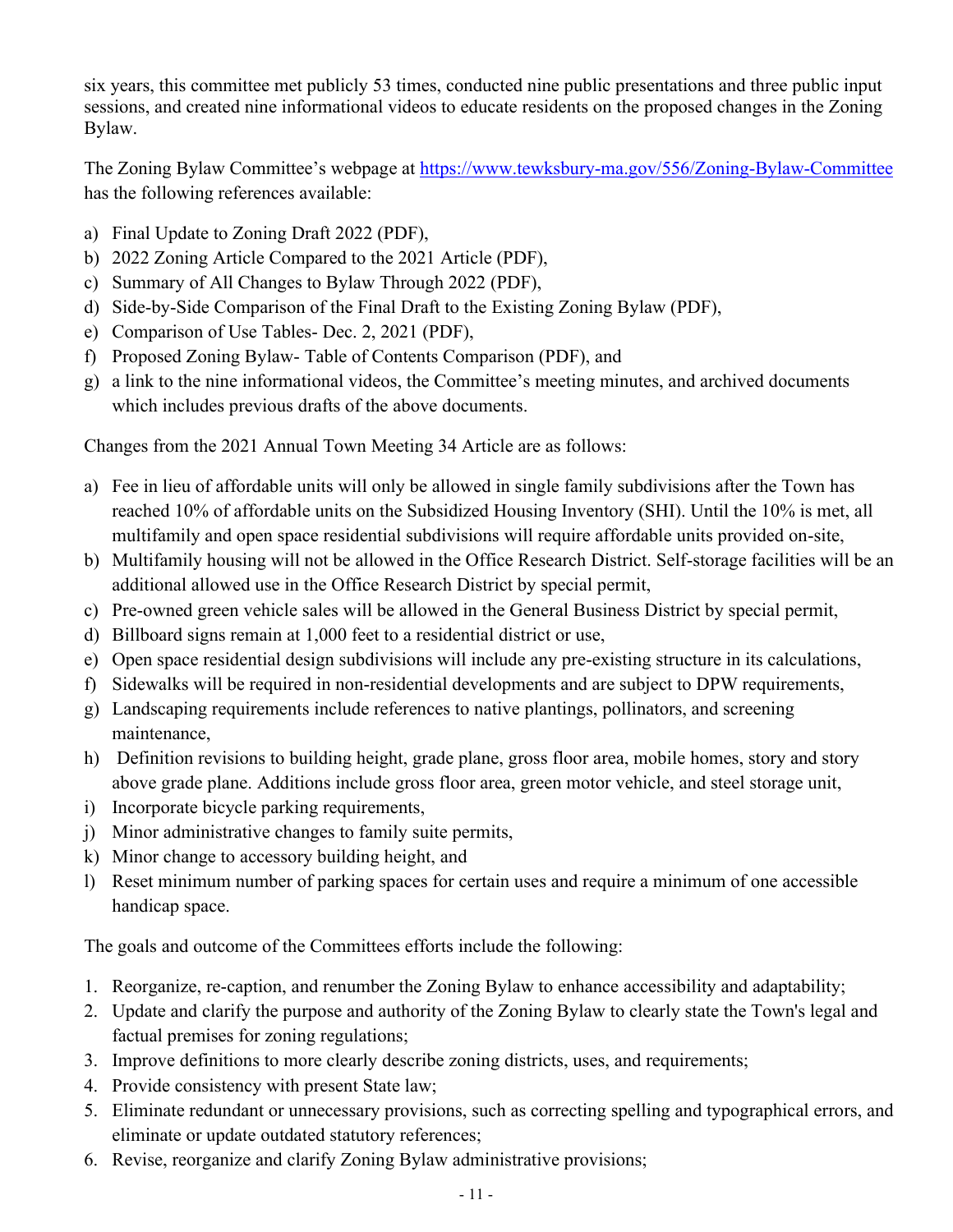- 7. Reduce the number of overlay districts;
- 8. Strengthen design guidelines in the Town Center District;
- 9. Add new definitions;
- 10. Add site plan review;
- 11. Add request for reasonable accommodations;
- 12. Add recreational marijuana establishments (excluding retail);
- 13. Mandate 15% affordable housing in multifamily developments;
- 14. Limit multifamily developments to seven units per acre except in the Town Center and Mixed Use Business District; and
- 15. Update the sign section of the bylaw, and
- 16. Updating Floodplain District based on FEMA requirements.

Significant features to point out include, but are not limited to, the following:

- 1. All definitions have been moved into one section at the beginning of the bylaw. This prevents inconsistencies in different sections of the bylaw.
- 2. The bylaw introduces site plan review which is a common land use technique used in multiple jurisdictions in Massachusetts as well as the rest of the country.
- 3. Request for Reasonable Accommodations is a new section that would allow for the accommodation of special needs under the Fair Housing Act and the Americans with Disabilities Act.
- 4. Section 5: District Regulations addresses all design, dimensional, density, and general use issues. Appendix B from the existing bylaw is incorporated into this section. This will allow users to easily find all the necessary information regarding district regulations.
- 5. The Floodplain District language has been updated according to guidance provided by the State and FEMA. The Floodplain Map does not change.
- 6. The Marijuana Dispensary Overlay District has been removed and medical marijuana dispensaries are in Section 8.7 Marijuana Establishments. Significant changes include the removal of the single use requirement and the square footage limitation that exist in the current bylaw.
- 7. Section 6: Site Development Standards accomplishes the following:
	- a. All parking, loading, landscaping requirements are in one section. The current bylaw has these items scattered throughout the bylaw in different sections.
	- b. Parking lot aisle widths have been adjusted according to reflect common engineering practices.
	- c. The table of parking requirements was moved from an appendix to this section.
	- d. The sign subsection has been updated to include compliance with recent Supreme Court decisions, added signs, revised A-frame signs and shopping center signs, and created an incentive for monument signs over free-standing signs.
	- e. Town Center Development standards were added as none exist in the current bylaw.
- 8. Section 7.1: Family Suite was revised to be allowed only by a special permit as compared to the existing bylaw which allows for both a special permit and by-right use. Currently, the by-right use requires residents to obtain subordination agreements from their mortgage companies and have a title review performed by Town Counsel. This change streamlines the process.
- 9. Section 7.4: Large-Scale Ground Mounted Solar Photovoltaic Facilities were amended based upon industry guidelines of five acres equaling a megawatt.
- 10. Section 7.5: Removal of Sand, Gravel, Quarry or Other Earth Materials by special permit from the Zoning Board of Appeals is a new section that does not have a comparable section in the existing bylaw.
- 11. Section 8.2: Multifamily dwellings include design standards.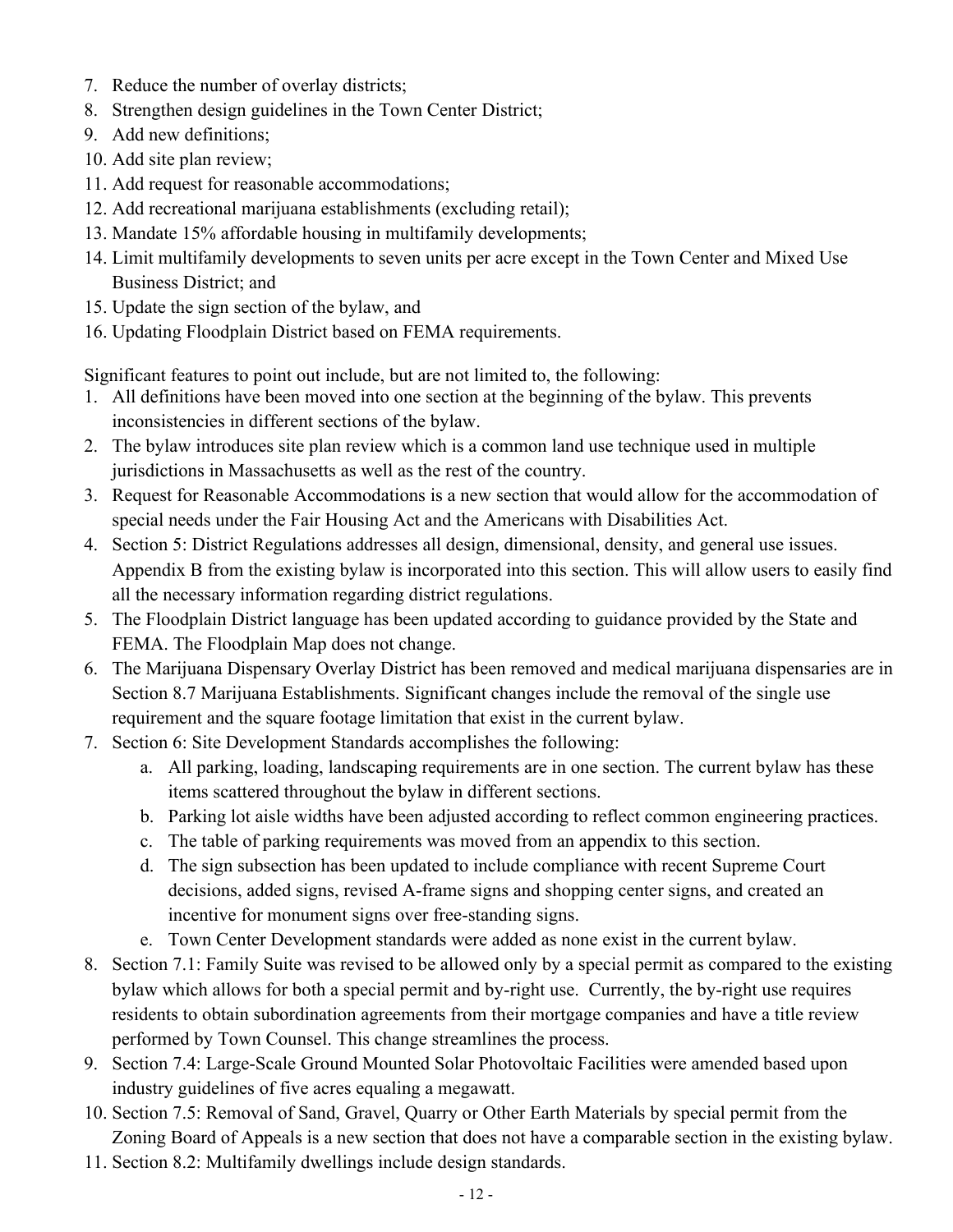- 12. Section 8.3: Affordable Housing Requirements in the proposed bylaw would prohibit a fee in lieu of affordable units in multifamily developments. The units would have to been provided in the development. The policy for the determination of the fee in lieu of affordable units for single family developments would be determined by the Planning Board only after the Town has reached 10% of on the Subsidized Housing Inventory. Until that requirement is met, affordable units would have to provided on site.
- 13. Section 8.5: Wireless Communications Facilities would no longer have locational requirements as they are governed by the Federal Telecommunications Act of 1996.
- 14. Section 8.6: Small Wireless Facilities Outside of the Right of Way would complement the Board of Selectmen's policy for small wireless facilities within the Right of Way that was approved in 2019. The Federal Communications Commission came out with a favorable opinion for small wireless facilities and the Town does not have adequate requirements outside of the right of way in the current bylaw.
- 15. Section 8.7 Recreational Marijuana Establishments would implement the Town Meeting vote of October 2019 that allowed for the cultivation, manufacturing, and research of recreational marijuana. The 2019 Town Meeting allowed for the ban on these activities sunset which means they are currently allowed but are not fixed to a specific district or have permitting requirements in place. This bylaw would address those issues.
- 16. Transitional District Regulations are deleted as they are addressed elsewhere in the proposed bylaw.
- 17. Section 6300 Office Research District is deleted as it refers to accessory uses in the Office Research District.
- 18. Section 7400 Community Development District is deleted as there is only one in Town and the uses could be integrated in a multifamily development.
- 19. Section 8500 Highway Corridor Overlay District is deleted as this was enacted for a mall off Route 93 and is no longer a viable option.
- 20. Section 8680 Community Village Overlay District is deleted and those areas currently zoned for this district will become part of a Multifamily District or Mixed-Use Business District.
- 21. Section 9500 Use Special Permit is deleted as the triggers for this special permit were not relative to a use and the triggers can now be found in Section 3.6 Site Plan Review of the proposed zoning bylaw.

## **Article 30 Zoning Map**

The Tewksbury Zoning Map has been amended 43 times since the most recent version was originally adopted by Town Meeting in 2005. In 2015, the Board of Selectmen created a Zoning Bylaw Committee to work with consultants to update the zoning bylaw and map in a more cohesive way. Over the course of six years, this committee met publicly 53 times, conducted nine public presentations, three public input sessions and created nine videos to educate residents on the proposed changes in the Zoning Bylaw. Two of these informational videos are specifically dedicated to explaining the zoning map.

The Zoning Bylaw Committee's webpage at [https://www.tewksbury-ma.gov/556/Zoning-Bylaw-](https://www.tewksbury-ma.gov/556/Zoning-Bylaw-Committee)[Committee](https://www.tewksbury-ma.gov/556/Zoning-Bylaw-Committee) has the following references available:

- a) Final Update to Proposed Zoning Map 2022 (PDF),
- b) Parcel Reference List for Proposed Zoning Map (PDF), and
- c) a link to the nine informational videos and all of the Committee's meeting minutes.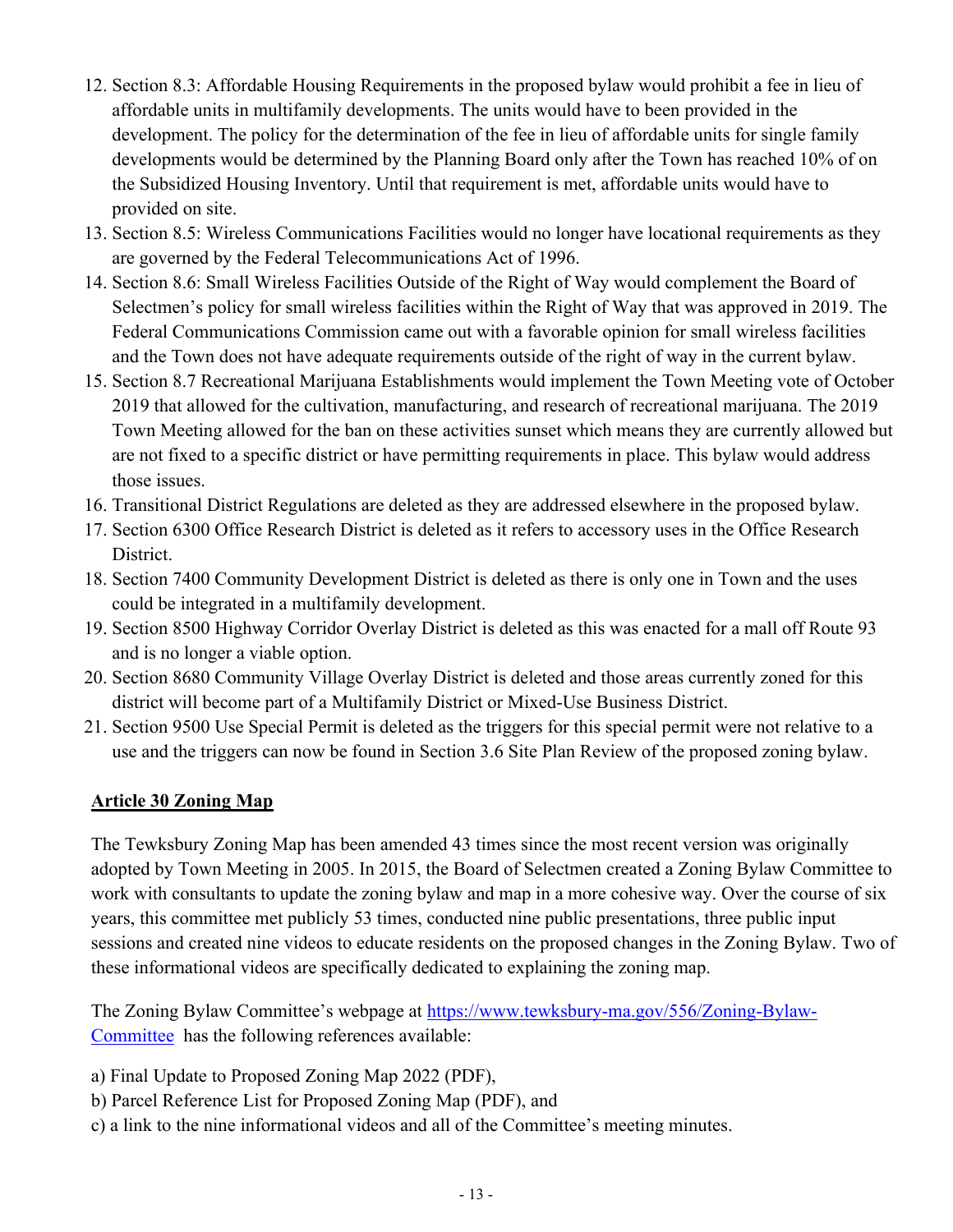The goals and outcome of the Committee relative to the Zoning Map include, but are not limited to the following:

- 1. Align the proposed 2022 Zoning Map with the districts in the proposed 2022 Zoning Bylaw;
- 2. Reduce overlay districts from 12 to three;
- 3. Align Main Street districts with the 2016 Master Plan;

4. Eliminate Main Street commercial district parameters which is currently defined as 291 feet deep off the centerline of Main Street;

- 5. Eliminate split zoned parcels;
- 6. Replace Municipal District with districts that are compatible with neighborhood;
- 7. Rezone "Great Swamp" area from Industrial to Park;
- 8. Rezone Community Development District to Multifamily District;
- 9. Rezone Community Village Overlay Districts to Multifamily District or Mixed Use Business; and
- 10. Align mixed zone areas for a unified single zone area.

# **FURTHER DETAILED INFORMATION-CERTAIN SPECIAL TOWN MEETING ARTICLES**

## **Special Town Meeting Article 1**

# **The following is a breakdown of the Line-Item funds will be transferred to**:

Human Resources Professional Services - \$15,000:

Funds are needed since there were more Pre-employment Physicals than projected as well as background checks for new hires.

#### Accounting Regular Salaries - \$50,000:

Since the Town Accountant retired and funds were paid for sick leave and vacation buy-back, additional funds are needed to replenish the account for the remainder of the Fiscal Year.

#### Town Manager Professional Services \$25,000:

Funds are needed due to the increase cost for the Animal Control Officer Services and a new software to back up the Town's social media in accordance with the Public Records Law.

#### Town Hall Energy Utilities \$11,000:

The cost of electric utilities is projected to exceed the budget. This budget funds utilities for the Town Hall, former Center Fire Station and Town Hall Annex.

#### Town Clerk Full-Time Salaries \$20,000:

Since the Assistant Town Clerk retired and funds were paid for sick leave and vacation buy-back, additional funds are needed to replenish the account for the remainder of the Fiscal Year.

## COA Repairs and Maintenance \$7,000:

Funds will be used to replace the kitchen stove at the Senior Center.

#### Police Salaries Overtime \$110,000:

Funds are needed to cover shifts for the reminder of the year due to retirements, military deployment, and injuries.

#### Fire Salaries Full-Time Salaries \$15,000:

Due to retirements this year, funds are need for vacation and sick leave buy-backs.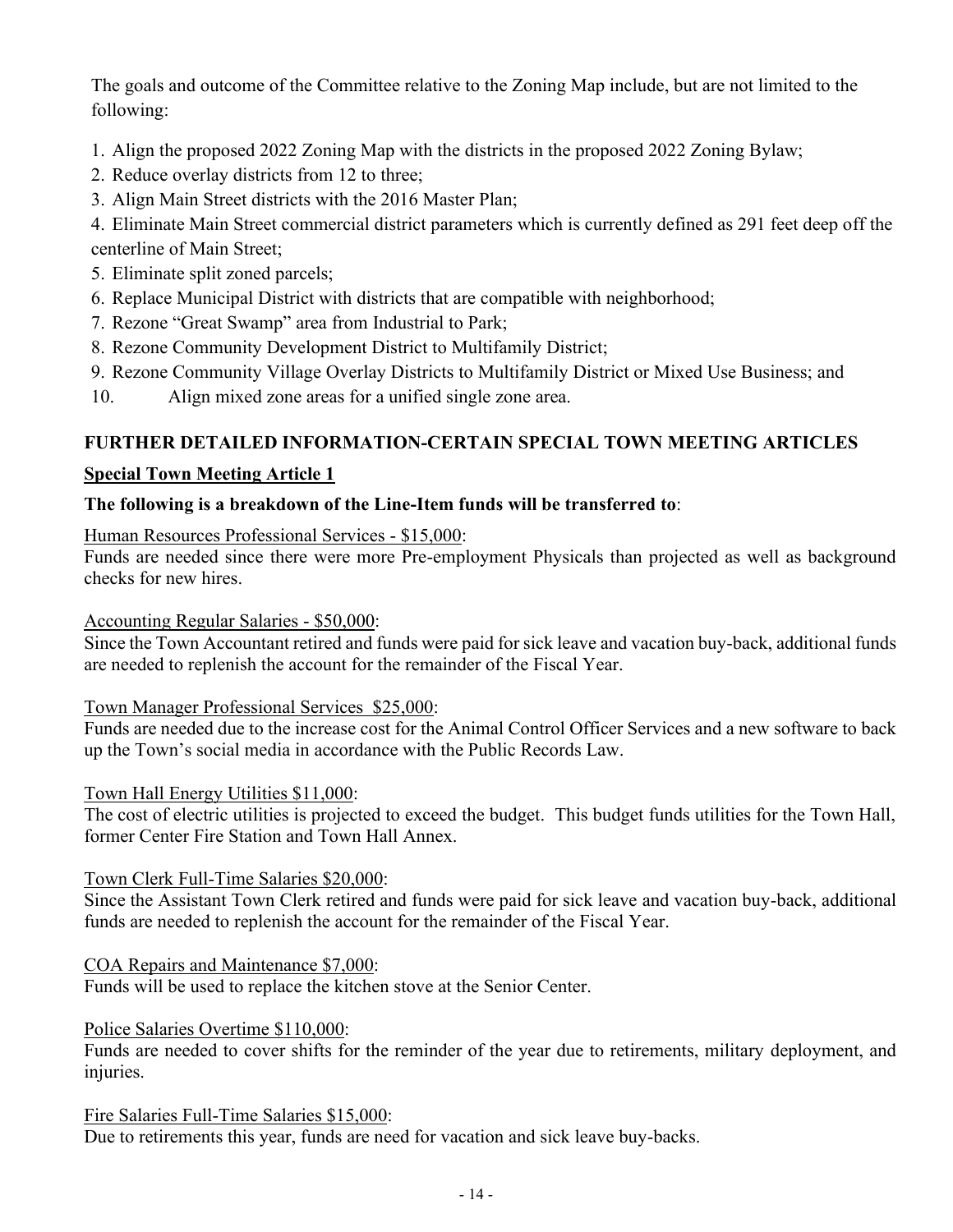Fire Salaries Overtime \$135,000:

Funds are needed to cover shifts for the reminder of the year due to retirements and injuries and to assist in running a 2nd Ambulance.

## Fire Operating-Repairs and Maintenance \$16,000:

Additional funding is needed for vehicle repairs of the Fire Engines for the remainder of Fiscal Year.

DPW Fleet Gas/Diesel Fuel \$60,000:

Due to the sharp increase in the cost of fuel, funds are needed for the remainder of the Fiscal Year.

Facilities and Grounds Repairs and Maintenance \$20,000: Repairs to buildings and grounds that may be needed prior to the end of the Fiscal Year

Medicare Tax \$92,000:

Due to the amount of Police Details for construction during the Fiscal Year, the Medicare Tax account is projected to have a deficit June 30.

# **The following is a breakdown of the Line-Item funds will be transferred from**:

#### Principal Maturing Debt \$576,000:

Funds were set aside for debt service costs for a new DPW/School Maintenance Facility, but since the project did not move forward funds are available for other use.

## **Article 2 Snow and Ice**

## **The following is a breakdown of the Line-Item funds will be transferred to**:

DPW Snow & Ice-Salaries \$100,000 and DPW Snow & Ice-Operating Various Accounts \$500,000: Funds are needed to cover the cost of snow and ice operations for Fiscal Year 2022 which is in deficit due to the number of events this year. Salaries cover the overtime of DPW personnel and Snow & Ice-Operating. Various Accounts funds private contractors who sand and plow for the Town, sand and salt treatment for roads, other supplies, and vehicle repairs.

## **The following is a breakdown of the Line-Item funds will be transferred from**:

July 1, 2021, Certified Free Cash (Surplus Revenue) \$600,000:

In accordance with the Financial Policy of the Board of Selectmen, \$600,000 from Certified Free Cash is set aside each year for a potential snow and ice deficit. This funding represents the Free Cash set aside.

## **Article 3 Unpaid Bill:**

To see if the Town will vote to transfer from the sum of \$2,861.08 from Principal Maturing Debt to pay unpaid bills that were received after Fiscal Year 21 ended. Funds are available in Principal Maturing Debt since the Town did not borrow funds for the new DPW/School Facility during Fiscal Year 2022. The unpaid bills are: Aubuchon Hardware - \$27.37 for miscellaneous hardware supplies; Mental Health First Aid - \$335.30 for Mental Health and First Aid Training for the Police Department; Cisco - \$113.61 for Annual cost of Webex; Badger Meter - \$331.08 for Water Meter software maintenance fees and Langone and Associates - \$2,530.00 for radio communications services for Police and Fire radios and communications.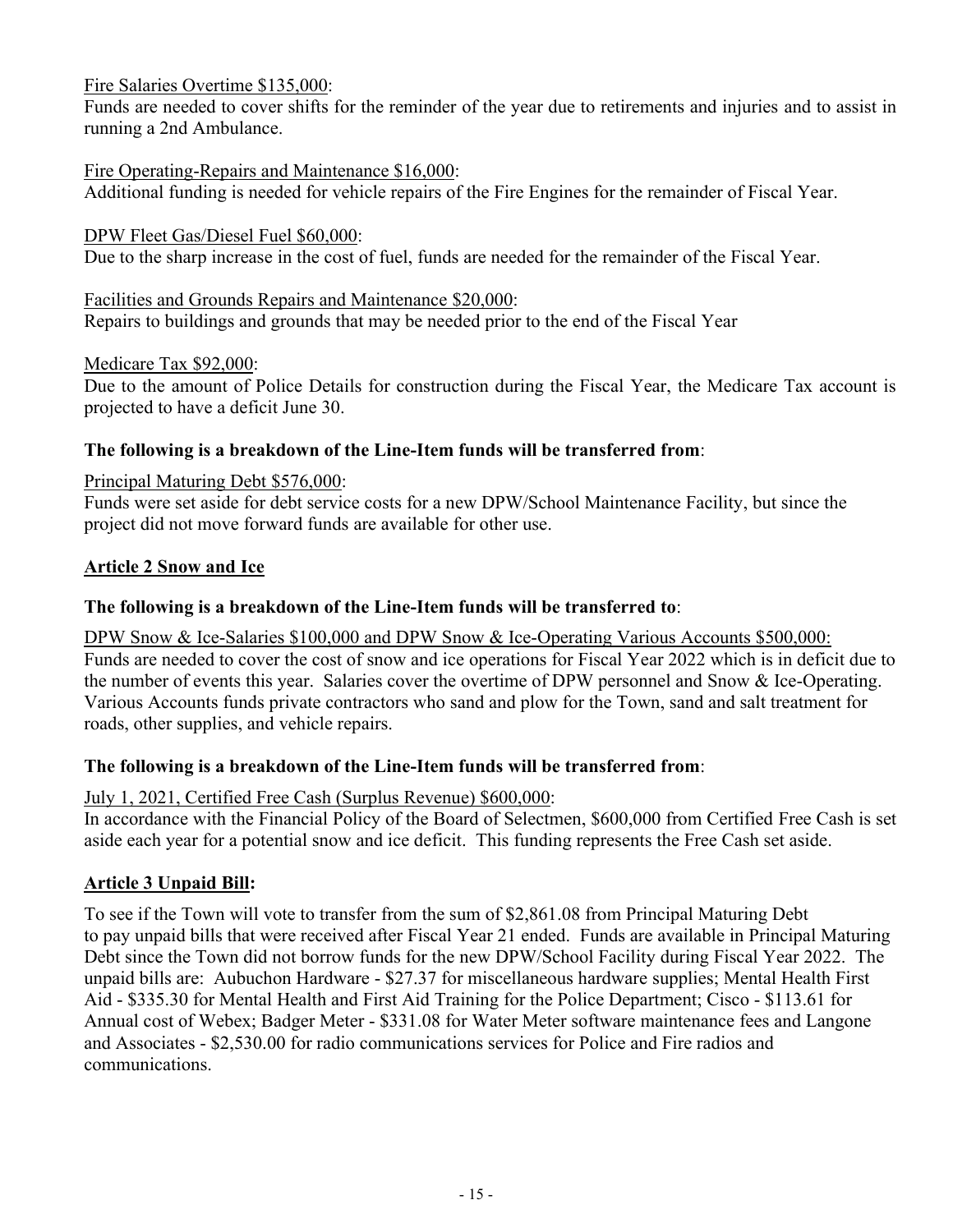# **Town of Tewksbury Overall Financial Management Policies**

# **Introduction**

The following financial principles set forth the broad framework for overall fiscal planning and management of the Town of Tewksbury's resources. In addition, these principles address both current activities and longterm planning. The principles are intended to be advisory in nature and serve as a point of reference for all policy-makers, managers and advisors. It is fully understood that Town Meeting retains the full right to appropriate funds and incur debt at levels it deems appropriate, subject of course to statutory limits such as Proposition 2  $\frac{1}{2}$ . The principles outlined in this policy are designed to ensure the Town's sound financial condition now and in the future. Sound Financial Condition may be defined as:

- Cash Solvency the ability to pay bills in a timely fashion
- Budgetary Solvency the ability to annually balance the budget
- Long Term Solvency the ability to pay future costs
- Service Level Solvency the ability to provide needed and desired services

It is equally important that the Town maintain flexibility in its finances to ensure that the Town is in a position to react and respond to changes in the economy and new service challenges without measurable financial stress.

# **Definitions**

Fund Balance – The difference between assets and liabilities reported in a governmental fund (Also known as fund equity).

Undesignated Fund Balance – Monies in the various government funds as of June 30 that are neither encumbered nor reserved and are therefore available for expenditure once certified as part of free cash.

Stabilization Fund – A fund designed to accumulate amounts for capital and other future spending purposes, although it may be appropriated for any lawful purpose (MGL Ch. 40 §5B). Communities may establish one or more stabilization funds for different purposes and may appropriate into them in any year an amount not to exceed ten percent of the prior year's tax levy. The total of all stabilization fund balances shall not exceed ten percent of the community's equalized value, and any interest shall be added to and become a part of the funds. A two-thirds vote of town meeting or city council is required to establish, amend the purpose of, or appropriate money into or from the stabilization fund.

Free Cash (Also Budgetary Fund Balance) – Remaining, unrestricted funds from operations of the previous fiscal year including unexpended free cash from the previous year, actual receipts in excess of revenue estimates shown on the tax recapitulation sheet, and unspent amounts in budget line-items. Unpaid property taxes and certain deficits reduce the amount that can be certified as free cash. The calculation of free cash is based on the balance sheet as of June 30, which is submitted by the community's auditor, accountant, or comptroller. Important: free cash is not available for appropriation until certified by the Director of Accounts.

Overlay Surplus – Any balance in the overlay account of a given year in excess of the amount remaining to be collected or abated can be transferred into this account. Within ten days of a written request by the chief executive officer of a city or town, the assessors must provide a certification of the excess amount of overlay available to transfer, if any. Overlay surplus may be appropriated for any lawful purpose. At the end of each fiscal year, unused overlay surplus is "closed" to surplus revenue; in other words, it becomes a part of free cash.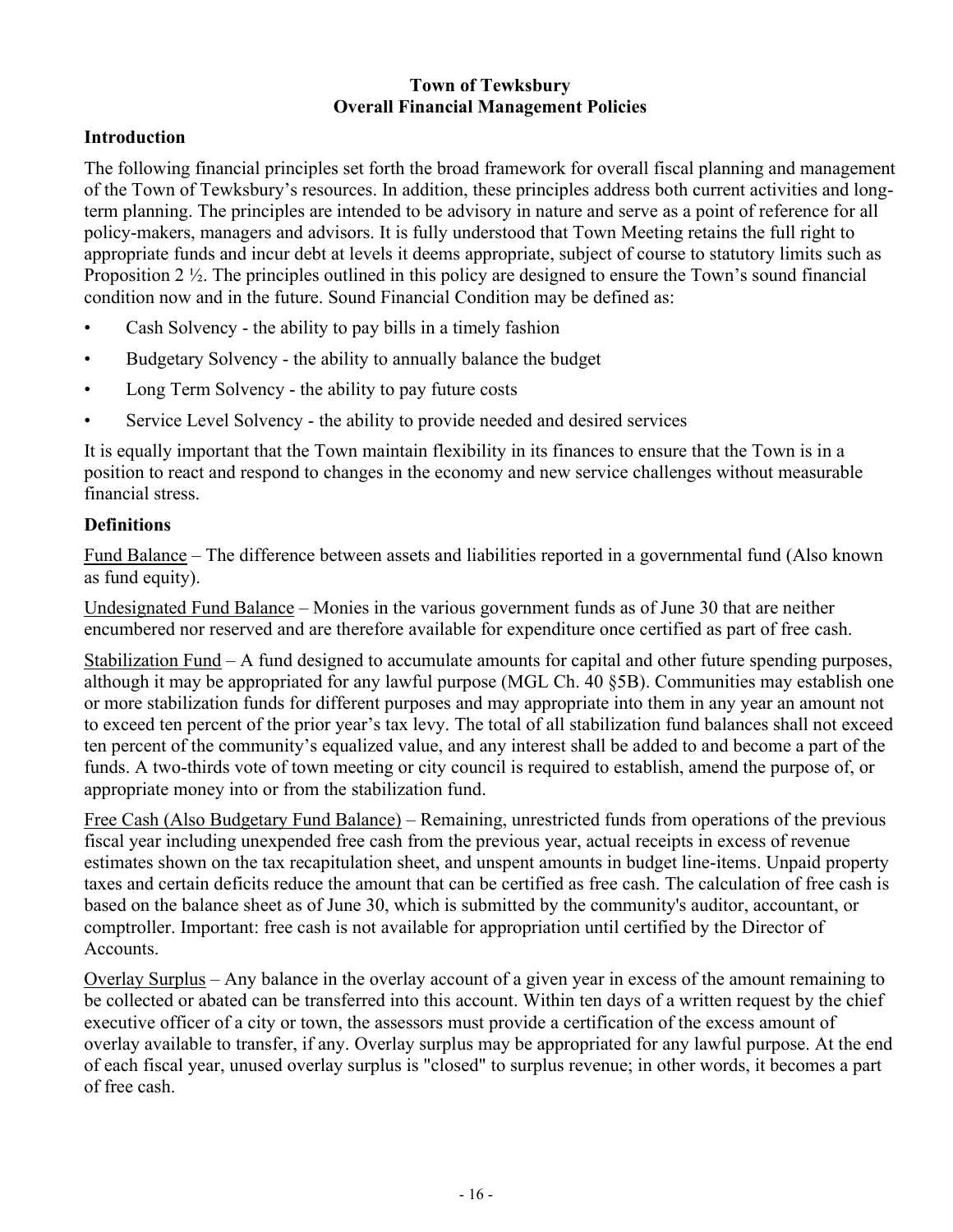Net Assets Unrestricted (formerly Retained Earnings) – An equity account reflecting the accumulated earnings of an enterprise fund that may be used to fund capital improvements, to reimburse the general fund for prior year subsidies, to reduce user charges and to provide for enterprise revenue deficits (operating loss).

Recurring Revenue Source  $-A$  source of money used to support municipal expenditures, which by its nature can be relied upon, at some level, in future years.

Non-Recurring Revenue Source – A one-time source of money available to a city or town. By its nature, a non-recurring revenue source cannot be relied upon in future years. Therefore, such funds should not be used for operating or other expenses that continue from year-to-year.

Policy Statements:

- 1. The Town Manager shall annually prepare a balanced budget and comprehensive Budget Message as required by state law, town charter and by-laws.
- 2. Budgets will be established, and funds managed, using "generally accepted" accounting principles.
- 3. Finances will be managed to maintain financial stability over the long term.
- 4. Maintain facilities and provide services at a level that will ensure the public well-being and the safety of residents.
- 5. The town will avoid budgetary procedures that balance current expenditures at the expense of meeting future year's expenses, such as postponing expenditures, accruing future years' revenues, or rolling over short-term debt.
- 6. Ongoing operating costs will be funded by ongoing operating revenue sources. This protects the Town from fluctuating service levels and avoids concern when one-time revenues are reduced or removed. In addition:
	- a. Fund Balances such as Certified Free Cash, Stabilization Fund, Overlay Surplus and Water and Sewer Net Assets Unrestricted (formerly Retained Earnings) should be used only for one-time expenditures such as capital improvements, capital equipment and unexpected or extraordinary expenses. In all cases, use of Fund Balances should be avoided for routine and recurring operational expenses.
	- b. Annually, after Free Cash Certification:
		- At least \$600,000 will be set aside for potential snow and ice deficit;

• At least \$350,000 will be set aside to be transferred into the Other Post-Employment Benefits Trust Fund;

• At least 25% of the remaining certified free cash will be used to fund the capital budget and one-time capital expenditures;

- At least 25% of the remaining certified free cash will be placed into the Stabilization Fund;
- c. New operating costs associated with capital projects should be funded through the operating budget but reflected in the capital improvement plan.

Fiscal conditions may affect the implementation of this policy. The allocations stated in this policy do not mean that additional funds cannot be allocated to the Stabilization Fund from Free Cash. It means that these are minimum amounts recommended for the certified Free Cash.

7. The Town will maintain a Stabilization Fund as its main financial reserve in the event of an emergency or extraordinary need and to be used to fund on-time expenses, capital projects or capital equipment. It shall be the goal of the town to achieve and maintain a balance in the Stabilization Fund of 3% to 5% of its operating budget.